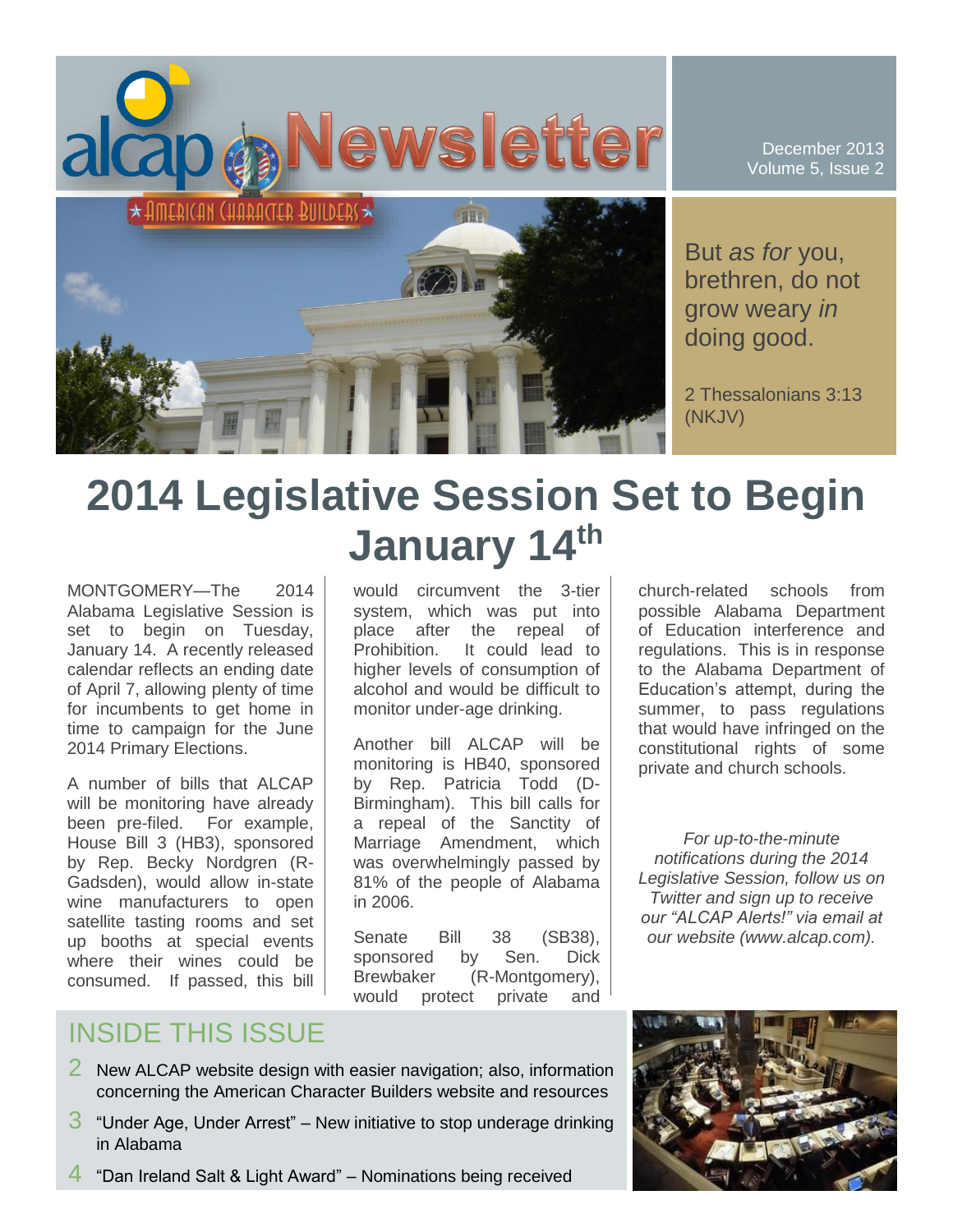## ALCAP & American Character Builders

## STAFF:

Joe Godfrey *Executive Director*

Cheryl Corley and Sharon Cook *Administrative Assistants*

# WHO WE ARE:

The Alabama Citizens Action Program (ALCAP), originally founded in 1937 as the Alabama Temperance Alliance, serves together with local churches as Alabama's "moral compass." This ministry provides an outlet for churches throughout Alabama to fulfill God's command to His followers to be "salt & light" in our culture." (Matthew 5:13-16)

In 2010, ALCAP became a 501c4 organization (non-profit, but NOT tax-deductible) and renamed its school program, "American Character Builders," a 501c3 organization (non-profit AND tax-deductible), having its own separate Board of Directors.

Churches are encouraged to support ALCAP, while individuals are encouraged to support American Character Builders with their financial contributions and prayers.



## **"New & improved" ALCAP website now online**

ALCAP recently renovated its website using Axletree Media's improved navigation tools and designs. The new website, like our old website, contains a wealth of information that has been used by counties and communities, not only in Alabama, but from as far away as Texas and Kentucky. The difference is in the look and in the ease of navigating through the data and information that is provided. In addition to finding information about ALCAP's history, you will find up-to-date articles related to issues confronting our culture and society. You will also find links to other websites and the resources they provide.

ALCAP.com is a great depository of statistics and information that

can be used by pastors and Bible study teachers to illustrate or support biblical principles and truths.

Check out our new website and sign up to receive email alerts and/or tweets, especially during the annual Alabama Legislative Session. Browse through the articles on the "Current Issues" page and follow the links to find other great resources. You will especially want to link to our *American Character Builders* website…

#### [\(www.AmericanCharacterBuilders.org\)](http://www.americancharacterbuilders.org/)

Here you can learn about our school programs and how you can use these quality programs to reach students and their families for Christ.

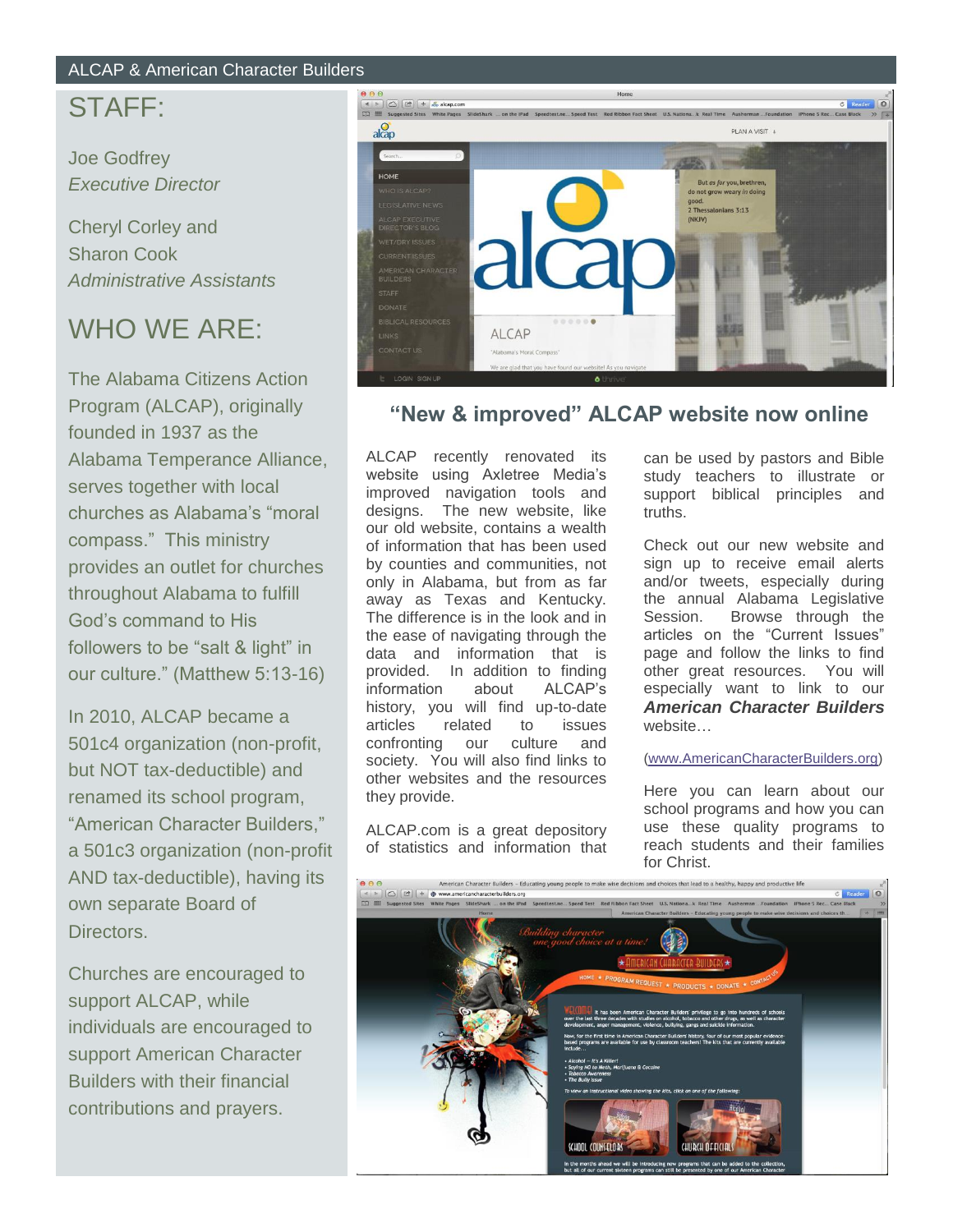### **BY CAROL ROBINSON | CROBINSON@AL.COM NOVEMBER 19, 2013 AT 3:44 PM**

MCCALLA, Alabama - Don't drink under age. Don't drink and drive. Best yet, don't drink at all.

That was the message given Tuesday morning to juniors and seniors at McAdory High School as The Alabama Alcoholic Beverage Control Board continued its new public awareness campaign called, "Under Age, Under Arrest" to fight underage and binge drinking. "We felt like we needed to get the message out to young people,'' said ABC administrator Mac Gipson. "I've had some concerns since I've been administrator with some of the binge drinking situations, especially at the university campuses."

"There is no better time to catch them than now, when they're experimenting,'' he said. "We want to at least try to avoid the situation they get into in college when they get set free."

The campaign includes public service announcements and programs at high schools and colleges. The first presentation

was made Nov. 6 at Prattville High School.

Each year, about 5,000 people under the age of 21 die as a result of under age drinking. That includes deaths from drunk driving, other accidents, homicides, suicides and alcohol poisoning. More than 190,000 people under the age of 21 are sent to emergency rooms for alcohol-related injuries.

Gipson and ABC also shared other statistics:

-1,825 college students die each year from alcohol-related injuries.

-Nearly 600,000 college students are injured each year while under the influence of alcohol.

-Nearly 700,000 students are assaulted annually by someone who has been drinking.

-Nearly 100,000 students are victims of alcohol-related sexual assault or date each year.

-Alcohol is involved in 95 percent of all violent crimes on college campuses.

-More than 3 million students drove under the influence of alcohol.

"*Click It or Ticket* is rather mild. Our's is *Under Age, Under Arrest*,'' Gipson said, "and we mean it.''

During the hour-long program, students heard from Law Enforcement, school administrators and victims of drunk driving accidents, including Joyce Jones, who lost her 19-year-old son 20 years ago when he was hit and killed by a drunk driver.

*This article describes ALCAP's involvement with the Alabama Alcoholic Beverage Control Board's new initiative, "Under Age, Under Arrest." Before agreeing to participate, ALCAP was assured that we could stand for total abstinence as the only real solution to alcohol abuse since alcohol is an addictive and mind-altering drug.*

Alabama Citizens Action Program Executive Director Joe Godfrey warned students of the dangers of alcohol.

Gipson also said the program also emphasizes it is a crime to buy alcohol for underage drinkers. "What a lot don't know is it's a felony,'' he said. "Even for parents."

Sydney Jones, a junior, said she thought the program was informative. "I don't drink, but it was eye-opening for people who do,'' she said. "It scares you. I think they listened, definitely."

ALCAP's part in the "Under Age, Under Arrest" Campaign included the following four points:

- 1) **Alcohol is an addictive and mind-altering drug.** An individual will not become addicted to alcohol if he/she never drinks at all.
- 2) **Alcohol kills.** It is the 3<sup>rd</sup> leading cause of preventable death in the U.S. according to the Centers for Disease Control (CDC) in Atlanta, GA.
- 3) **Alcohol costs money.** According to a 2006 study by the CDC, approximately \$223.5 billion is spent annually on alcohol-related problems in America.
- 4) **Alcohol can lead to violence.** Under the influence of alcohol, people do things they ordinarily would never do. And they don't perform well in school, work or athletics either. Alcohol brings out the worst in you, not the best.